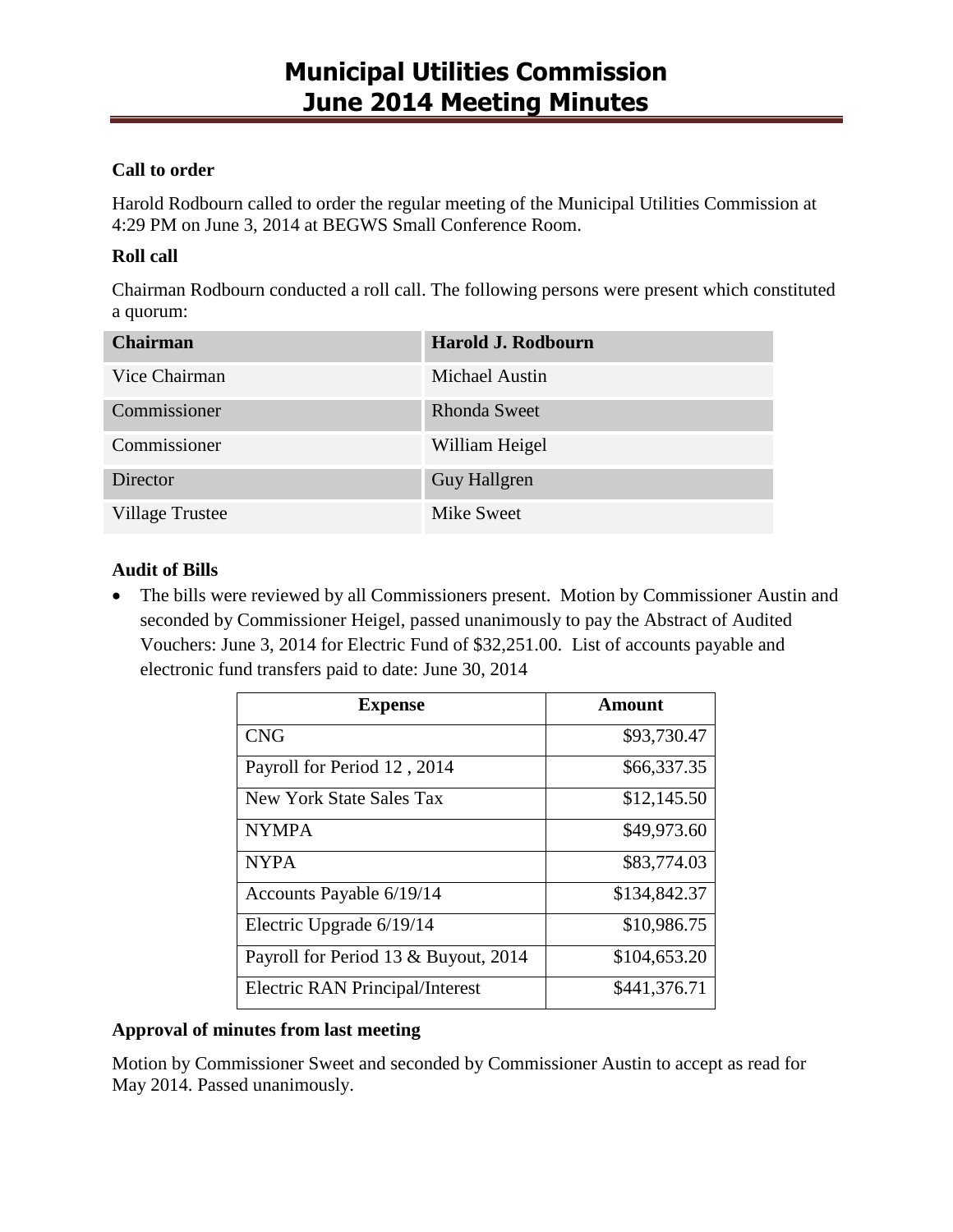#### **Petitions and Communications**

 The supervisors report for the month of May were reviewed by the Commissioners and a copy of this report is attached to and made part of these minutes.

### **Supervisors Report - Accounting/Commercial Office/Meter Reading**

- Updated the 2013-2014 projected to budget variance report.
- Throughout the month the accounting staff gathered information for Frank Radigan of the Hudson River Energy Group pertaining to the Gas rate case.
- During the month the accounting staff provided information to Harbridge Consulting for the 2013-2014 GAS 45 valuation that is required to be completed this year.
- BEGWS Commercial Office Staff started the process of calculating next year's budgets for customers who elect to join the budget plan to pay their utility bills.
- On 5/23/14, BEGWS renewed a \$6,340,000 BAN for the Electric Upgrade Project. BEGWS also made principal and interest payments of \$499,203 on the maturing BAN.
- BEGWS is now offering direct withdrawal to its customers. This will give the customers the opportunity to have their utility bill paid by automatically transferring the funds from their bank account on the due date each month. A notice and enrollment form was mailed to each customer with the May utility bills.
- During the month of May \$4,746.33 was spent on the Electric Upgrade Project, primarily for engineering.
- No ORS cases of customer complaints were filed with the NYS PSC during the month of May against BEGWS.
- Month to date 7,352 meters have been read out of a possible 7,947. This is a 92.5% reading rate so far this month, with 735 meters still scheduled to be read. Percentage of meters not read by department are: Electric 4.3%, Gas 10.5%, & Water 11.1%. The primary reason for not getting a read is no coverage when a Meter Reader is off and a lack of access to the meter is another contributing factor.
- Currently we have 840 electric meters being read by radio. This is about 19% of our electric meter population. We currently have 206 e-bill customers and 28 Direct Withdrawal customers.

Jim Housworth – Accounting Supervisor

## **Supervisors Report for Electric Department**

- Repaired several Street lights and security lights
- Connected a few new service upgrades
- Set a new pole and transferred to prepare for a new service on Roosevelt Ave.
- Installed and wired new Bitronics amp gauges at the new Fairview Substation
- O'Connell Electric finished the testing of the differential relays at the Fairview Substation
- Contractors completed their part of the 12 KV upgrade project aided by BEGWS crews converting all the primary underground
- Decommissioned Faucett, Fairview 1, Fairview 2 and Wilson Substations.
- Approximately 80 % of the system load has been transferred to the new Fairview Substation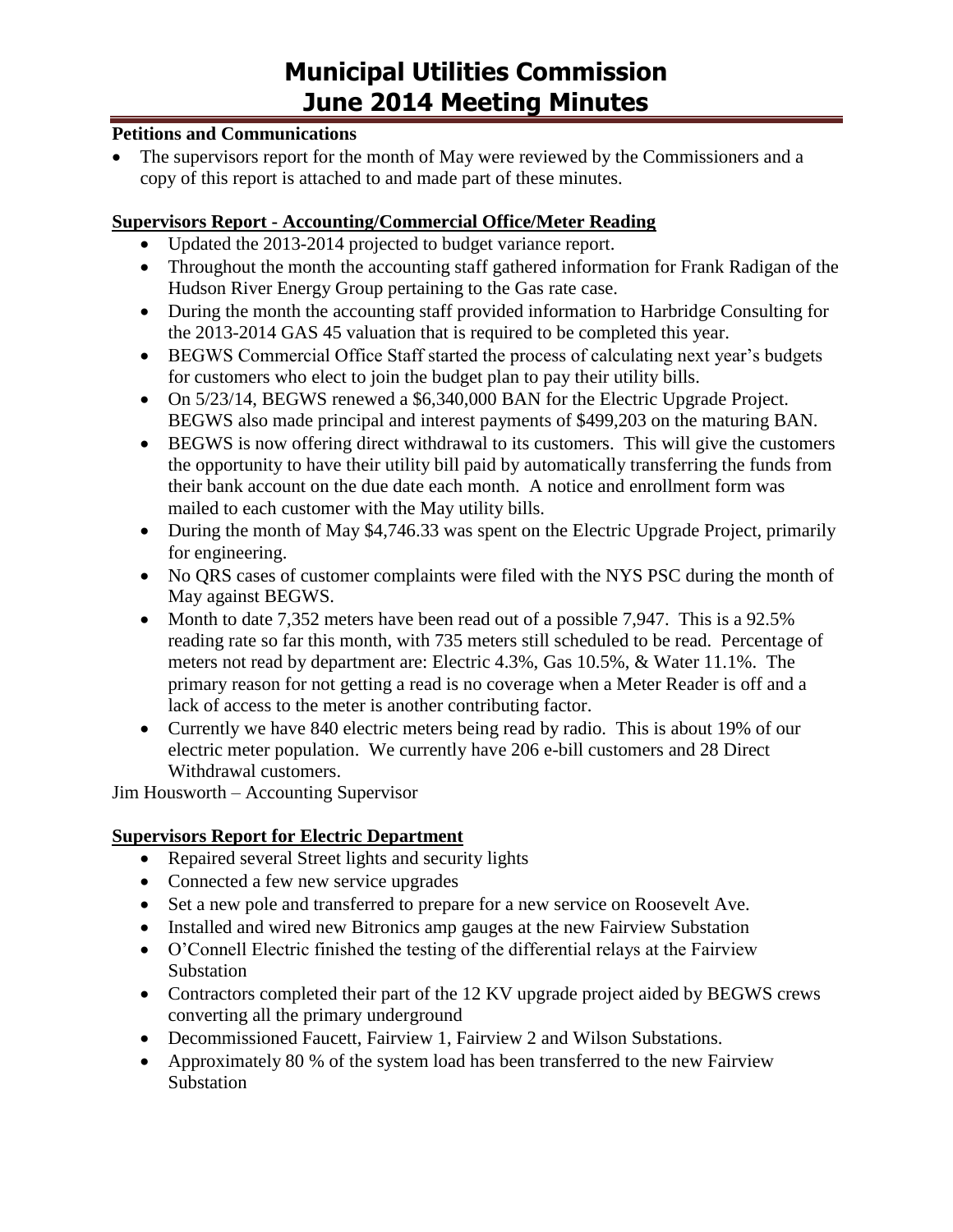- Responded to callouts at Hickory Hill Rd., East Morris Street, Steuben Street, Pultney Park, Bundy Ave. and Coon Rd.
- Connected extra power sources for events in the Park
- Bryce Davis attended Apprentice Line School 5/20-5/23/14
- Attended NEPPA Safety training class on 5/2/14 discussions included Pre job briefing and a fatality in Florida
- Todd Venema retired on 5/31/14 after 27 years of service

Supervisors Report for Service Department

- Job Hazard Investigated 2 gas odor complaints.
- Installed new gas services at The Masonic Temple in the Fairgrounds, and 6671 Daffodil Dr.
- Changed out 11 Gas meters (275 class).
- Met with Ken Resca form the PSC to discuss last years meter change deficit, and this upcoming years schedule.
- Performed annual inspections and adjustments of gas system relief valves.
- Began mowing season.
- All employees attended the following health and safety training:
- Job Hazard Analysis
- Personal Protective Equipment
- Noise and Hearing Conservation

Steve Larsen – Service Department Supervisor

## Supervisors Report for UGLM

- Replaced water service curb to house 106 Gibson St
- Repaired Hydrant # 123 on Maple Heights
- Repaired water main leak on Ark St
- Repaired water main leak on Muck Circle
- Attended Southern Tier Water Works Conference in Big Flats
- Hydrant Flushing program currently underway. It was started on May  $18<sup>th</sup>$  and will be completed by end of business June  $6<sup>th</sup>$ . Work is about 80% complete. The last time flushing was completed was 6 years ago.

Gas:

- Installed new H P service to Daffodils St (Wildflower Hills)
- Have done many Dig Safely Requests
- Currently doing Topsoil in the village

Dan Borhman – UGLM Supervisor

Supervisors Report for Waste Water Treatment Plant

- Replaced 12" Primary Effluent Check Valve
- Replaced 12" Primary Effluent Pump
- $\bullet$  Outflow Inspection Site visit was made by the inspection company. The inspection could not be made as the river level was too high due to rains.
- The plant is receiving 400,000 gpd more influent. The cause is being investigated by the UGLM department. The source has not yet been found.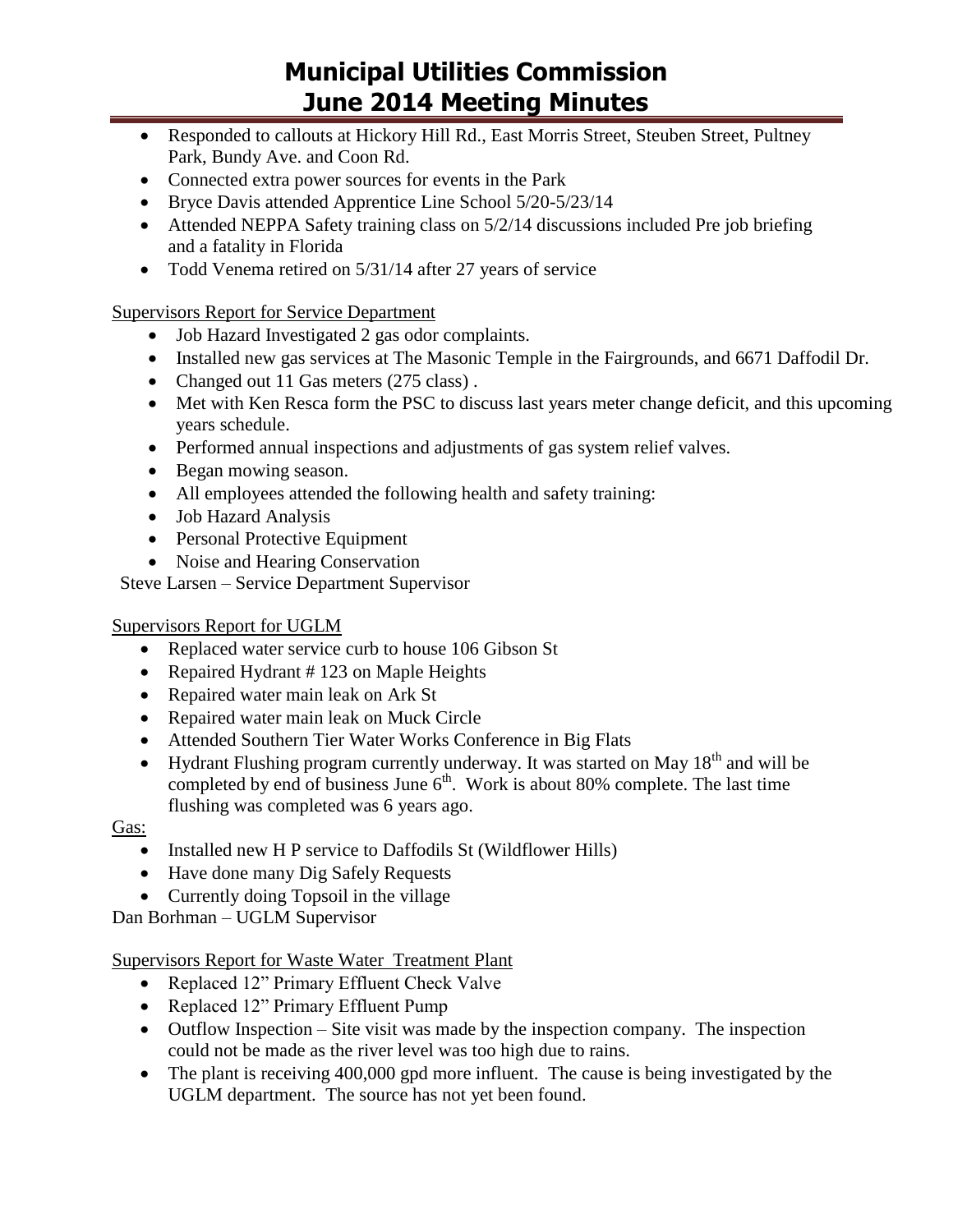• Peak flows are now at 1.5MG for about a 2 hour period. Flows ebb to about 200,000 gpd at night.

James Hoad – Waste Water Treatment Plant Operator

• The MUC received correspondence from the New York Power Authority (NYPA) that they continue to be concerned about the river flows projected for 2014. Current estimates are for sufficient generation capacity for June 2014 thru November 2014.

## **Demand Response**

200kW of BEGWS backup electric generation has been put in reserve with the New York Independent System Operator through Customized Energy Solutions. In turn BEGWS receives a monthly payment of \$950 (\$11,400) for having this peak shaving generation in reserve. In addition if BEGWS is requested to operate generator during a peaking event then BEGWS will be compensated a per kwh payment for kwh generated .

## **Consent Order for MGP Site**

A consent order has been sent by the NYSDEC to create and file a site characterization work plan. This communication has been forwarded to the Village Attorney and our Steuben County Legislator.

## **Accounting Department**

 The budget variance report, operating spending report, and BEGWS contract expenditures report were submitted by Director Hallgren for review. The variance report as submitted show positive budget result from May 30, 2013 to June 2, 2014 of \$46031.

## **Electric Department**

### Electric Upgrade Conversion project

The 12.5kV substation upgrade and electric conversion work was completed as of May 14, 2014. Essentially all customers east of Liberty St. (approximately half the BEGWS Customers) are now operating at 12.5kV. Next steps are for administrative and contractual close out, and planning the next phases of converting the rest of the BEGWS system.

### Serious Incident Review

A SIR was conducted on May 9, 2014 with O'Connell Electric and all BEGWS Line Crews to review an incident in which under rated lightning arrestors were energized at 12.5kV and immediately faulted. The LA's opened and no crews were injured. The reasons for the incident were investigated as well as preventative measures to be employed to prevent a reoccurrence from happening again.

### **Personnel**

Assistant Line Supervisor Jeff Smalt remains off duty until approximately June 16, 2014.

Line Worker – Todd Venema tendered his retirement notice on May 15, 2014 effective May 30, 2014.